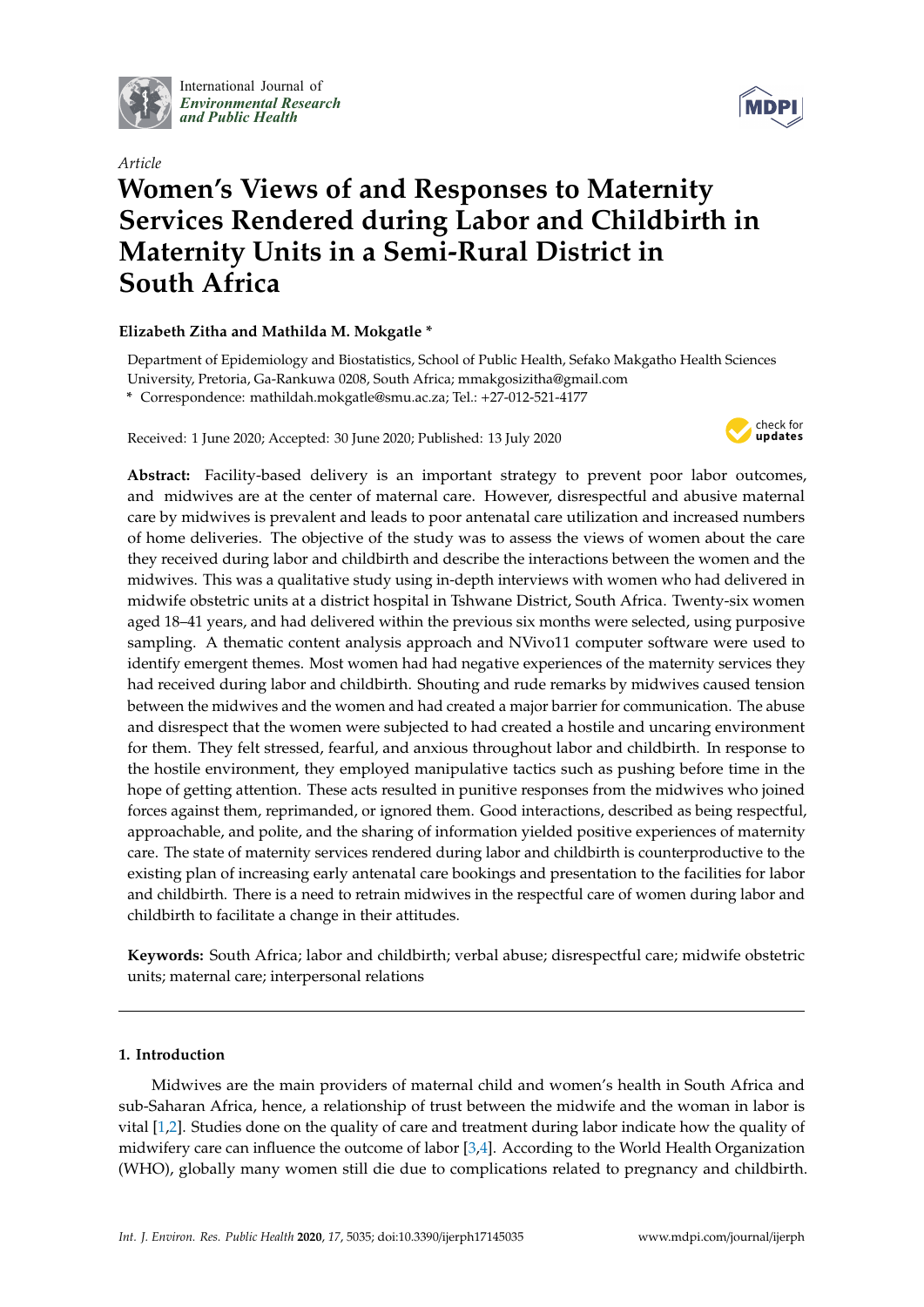Sub-Saharan Africa accounts for 66% of these maternal deaths globally, with 596 deaths per 100,000 live births [\[5\]](#page-10-4).

The maternal mortality rate (MMR) in South Africa had an overall decrease of 1152 from 2008–2010 to 339 fewer deaths in 2016 [\[6\]](#page-10-5). The institutional maternal mortality rate (IMMR) for possibly avoidable deaths declined to 83.3 per 100,000 live births. In 2014–2016 the MMR assessor's report classified 61% of maternal deaths as avoidable, as they were mostly due to a poor quality of care during the antenatal, intrapartum, and postnatal periods [\[6\]](#page-10-5). About 39% of all maternal deaths with avoidable factors were related to a lack of skills in doctors, while 25% were related to a lack of knowledge in nurses. About a third of the avoidable maternal deaths were due to delays in referrals, failures to follow guidelines and procedures, and the mismanagement of obstetric abnormalities [\[6\]](#page-10-5).

The literature also indicates that poor outcomes of labor are related to the abuse, disrespect, and neglect of the mothers, as well as a lack of monitoring in labor [\[7,](#page-10-6)[8\]](#page-10-7). Studies conducted in sub-Saharan Africa and South Africa show that women go through many forms of disrespectful and abusive care (D&A), which includes physical and verbal abuse involving slapping, pinching, performing episiotomy and suturing without anesthesia, being shouted at, and being scolded [\[4](#page-10-3)[,9–](#page-10-8)[12\]](#page-10-9). A study conducted previously in Tshwane midwife obstetrical units (MOUs) showed that women experience care that is characterized by disrespect, neglect, and undesirable interactions with midwives during labor and childbirth [\[13\]](#page-10-10).

The Guideline for Maternity care in South Africa indicates that healthcare workers have the responsibility to respect, care for, and be empathetic to women regardless of the poor working environment or supposed unsafe behavior of women during labor [\[14\]](#page-10-11). The literature indicates that women expect disrespectful and abusive care in healthcare facilities and regard this as the normal practice of midwives. Some women are convinced that the abuse and disrespectful behavior of midwives is a way of ensuring that they have safe deliveries and, therefore, never report the abuse [\[6\]](#page-10-5). Incidents of women being slapped or pinched for not pushing or not following instructions have been reported by some studies [\[6](#page-10-5)[,8\]](#page-10-7) The disrespectful and abusive maternal care in healthcare facilities continuously undermines the universal rights of child-bearing women, as outlined in the Maternal Care Charter [\[10](#page-10-12)[–12\]](#page-10-9). Studies show that D&A result in women feeling humiliated, helpless, degraded, and worthless [\[6,](#page-10-5)[15,](#page-10-13)[16\]](#page-10-14), while some studies have indicated the existence of a psychological impact of a negative birthing experience [\[8](#page-10-7)[,15\]](#page-10-13).

The literature shows that women in this district complain of negative experiences of care during labor. Due to this negativity, some women end up giving birth at home, and present at the facility only for the purpose of birth registration, while others do not attend antenatal care and present late in the facilities when labor is advanced [\[13\]](#page-10-10).

Women's negative experiences in the delivery room can have significance for later fear of childbirth. Therefore, it is important to critically evaluate the care during childbirth. There are global efforts to increase early uptake of antenatal care services to ensure safer facility-based childbirth, but there are significant barriers, such as perceived quality of care in some settings, preventing women from attending facilities [\[3\]](#page-10-2). While the few studies conducted in South Africa have focused on women's experiences of D&A [\[3,](#page-10-2)[13,](#page-10-10)[16\]](#page-10-14), the objective of this paper is to describe the interactions of women and midwives during childbirth and examine their responses to the care received. The findings of this study will help develop knowledge and understanding of the care women receive in labor and may be used for further research on these issues.

## **2. Methods**

#### *2.1. Study Design and Setting*

A qualitative, explorative research design was used to interrogate about and describe the interactions of midwives and women during labor and childbirth in the MOUs of a semi-rural district in Tshwane, South Africa. Tshwane is a metropolitan municipality with a population of about 3.3 million,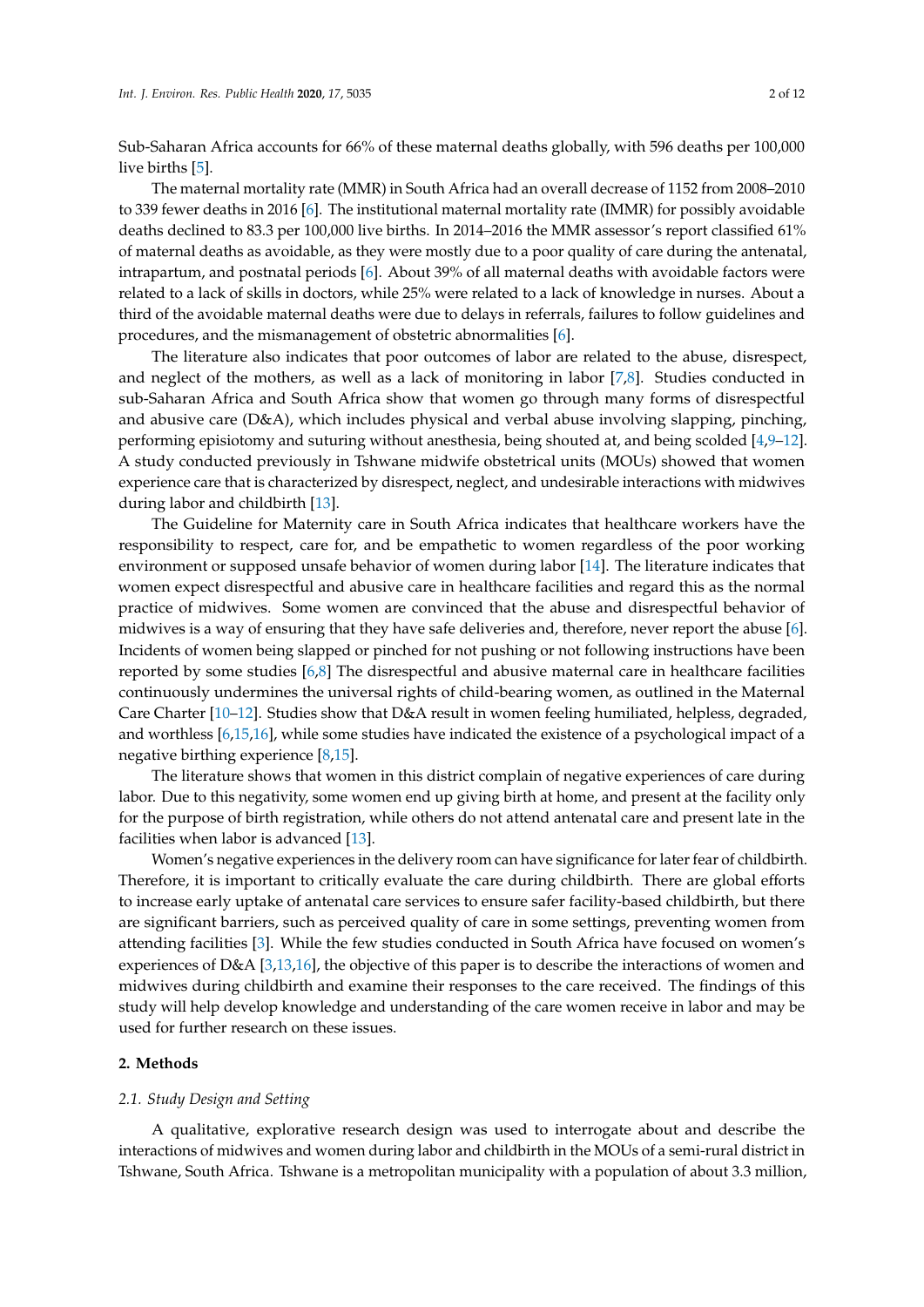and is one of the five districts in Gauteng Province. Tshwane District consists of seven sub-districts which consists of 10 MOUs and five district hospitals. MOUs are part of the primary healthcare system. They offer low-risk antenatal and postnatal care services in addition to delivery services [\[14\]](#page-10-11). The study was conducted in one of the sub-districts, which consists of two MOUs and one district hospital to which the two MOUs refer patients with complications. The MOUs and the district hospital conducted 6179 deliveries in the 2018/2019 financial year. Ethical clearance was granted by Sefako Makgatho Health Sciences University Ethics and Research Committee (Ethical clearance number: SMUREC: SMUREC/H/57/2017:PG). All participants volunteered and gave a written consent to participate in the study. The setting for the study was one MOU and two primary healthcare clinics. The clinics receive postnatal women who delivered in the MOUs and in the district hospital. The study was conducted in partial fulfillment of the master's degree of the lead author in July and August 2017.

#### *2.2. Sampling and Recruitment*

Purposive sampling was used to select women who had delivered within a six-month period in the care of midwives in the MOUs and the district hospital. Purposive sampling was performed to enable the researcher to use her own judgement to select participants who were knowledgeable about the topic [\[17\]](#page-10-15). In the current study only women who had delivered a live baby without complications and were above 18 years were included. Participants were selected when coming to the health facilities for postnatal care, the immunization of the baby, and family planning. Only women who had had normal vaginal delivery of live babies and were above 18 years old were included. Twenty-six women were interviewed, the sample being considered to be complete when new data no longer emerged from the data collection process and data saturation was reached.

#### *2.3. Data Collection*

The first author (E.Z.) conducted face-to-face in-depth interviews (IDIs) using a semi-structured interview schedule with open-ended questions. The interview schedule was self-developed in English and translated into Setswana, the local language. The main questions asked were: "What were the women's experiences of care in labor?" and "What were their views about the care that they received in labor?" The researcher opted to use IDIs instead of focus group discussions because IDIs are more suitable for investigating sensitive topics like the experiences of labor and childbirth [\[18\]](#page-10-16). The in-depth interviews were conducted in a private room that was made available to the research for the interviews to ensure privacy. The researcher gave information to the potential participants regarding the purpose of the study and emphasized that participation was voluntary. Written informed consent was obtained from them before the data collection began. Confidentiality was respected by ensuring that the names of the participants and the names of the facilities were not recorded. The need to use an audio-recorder and to take notes was explained. Each interview lasted for about 30 min to 1 h. The interviews were performed in Setswana, except for one, which was performed in English. The interviews were recorded with the permission of the participants.

#### *2.4. Data Analysis*

Thematic analysis was done using the approach of Braun and Clarke (2016). First the audio recordings were transcribed verbatim and translated into English by the first author (E.Z.). The transcripts were read repeatedly and line-by-line coding was done with the second author (M.M.), who supervised the project, to identify the codes from five initial transcripts. A codebook was then developed in preparation for the software analysis. NVivo version 11 (QSR International, Melbourne, Australia), the qualitative data analysis software program, was used to apply coding to all the transcripts. The codebook was updated when new themes emerged. The emerging themes were discussed and refined by the authors and were used to present the data to be used in the presentation of the findings. See Figure [1](#page-3-0) for illustration of the research process.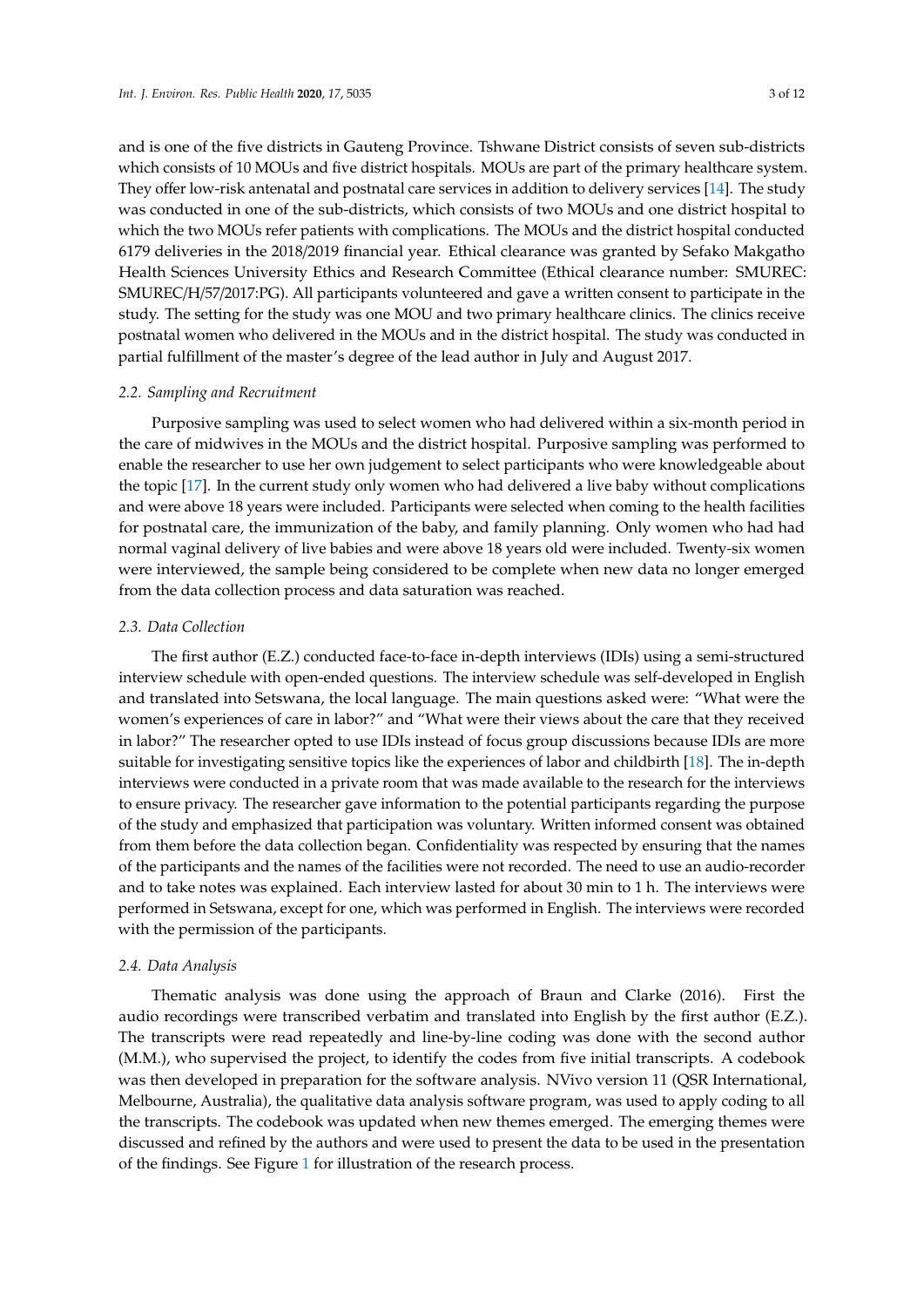<span id="page-3-0"></span>

**Figure 1.** Research process. **Figure 1.** Research process.

#### *2.5. Ethical Approval*

*2.5. Ethical Approval*  The researcher firstly obtained ethical clearance from the Sefako Makgatho Health Sciences University Research Ethics Committee (SMUREC/H/57/2017:PG). This was followed by asking for permission from the provincial department of the health and district research committee and the managers of the MOU at the two primary health clinics.

## **3. Results**

A total of 26 women participated in the in-depth interviews. Most of them (23 out of 26) were between 20 and 30 years old. Most of them were para two (13 out of 26), had secondary education (24 out of 26), were single (19 out of 26), and were unemployed (17 out of 26).

#### out of 26), were single (19 out of 26), and were unemployed (17 out of 26). *3.1. Themes*

Ten themes and six sub-themes emerged from the data analysis of the in-depth interviews. This paper will focus on only five themes that relate to the women's views about the maternity services rendered during labor and delivery. These include (1) midwife/patient interactions, (2) verbal abuse and disrespectful care, (3) neglect and abandonment, (4) information sharing, and (5) responses to the care, received.  $\alpha$ care received.

## the care received. *3.2. Midwife*/*Patient Interactions*

*3.2. Midwife/Patient Interactions*  The participants had experienced their interactions with the nurses in different ways. Those who had a positive delivery experience were able to talk to the midwives without fear. A good interaction was promoted by good communication. In these circumstances the midwives were described as being<br>was promoted by good communication. In these circumstances the midwives were described as being friendly, approachable, attentive to their needs, provided information, and reassured them. This is indicated in the following statements:

"She was helpful, and she was sweet. She was not pushy, she was not shouting, she was talking to me *"She was helpful, and she was sweet. She was not pushy, she was not shouting, she was talking to in a good way" (Otsile, 24 years, para1).*

*me in a good way" (Otsile, 24 years, para1). "… She told me that I was three centimeters dilated and she told me that I may go back to sleep "* . . . *She told me that I was three centimeters dilated and she told me that I may go back to sleep because that blood was not a problem" (Lebo, 23 years, para 1). because that blood was not a problem" (Lebo, 23 years, para 1).*

*"I was afraid to talk to her in the beginning, but I saw that she was good to me, so I started to be open for her as well* ... The communication was good, she was ever smiling, ... encouraging me, saying *you will finish, after the baby comes there will no longer have any pain" (Maggy, 22 years, para 2).*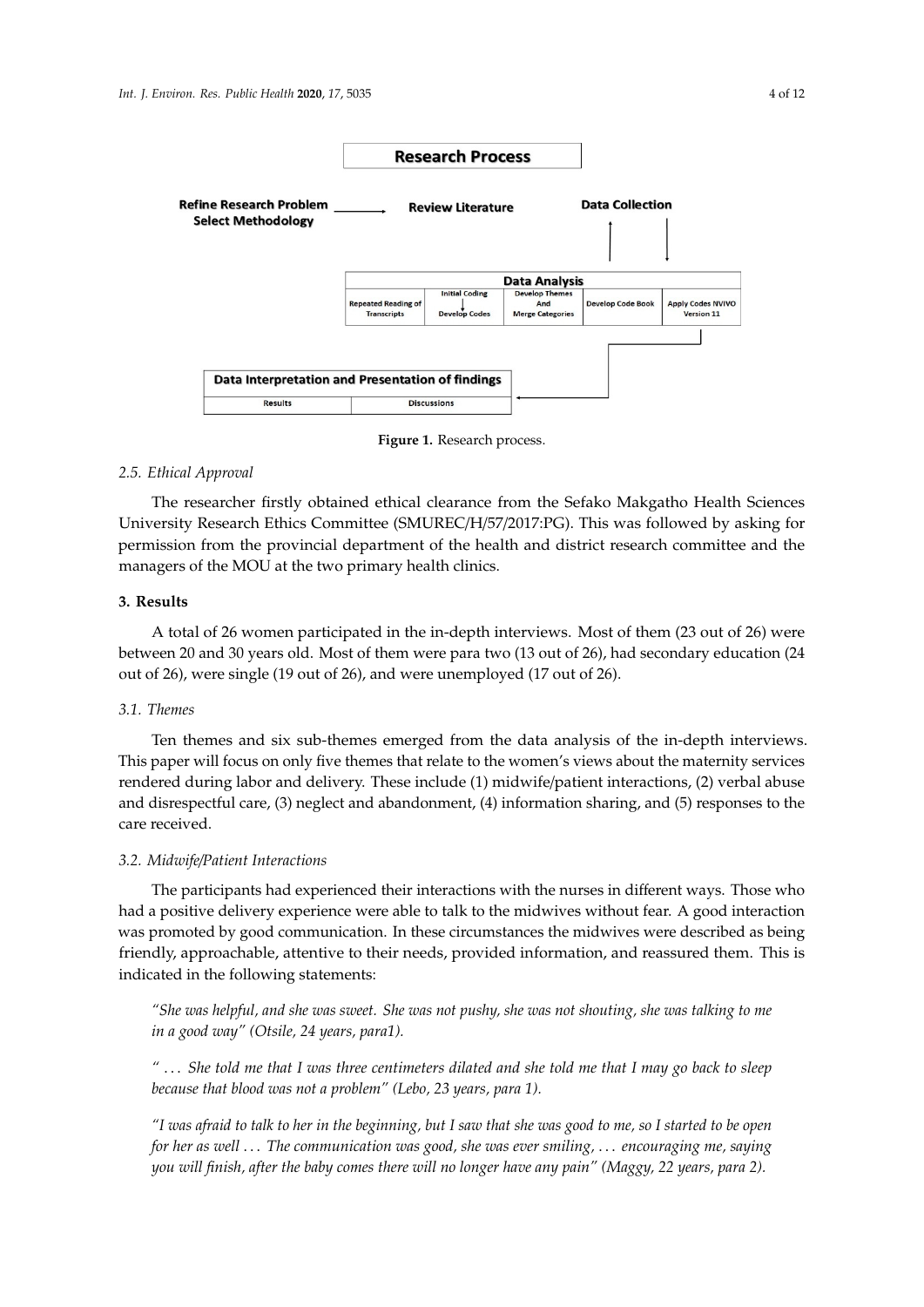The participants believed that in order to promote a good relationship they needed to follow instructions and not be arrogant towards the midwives. Some of the participants thought that the poor care was influenced by the way the woman behaved towards the midwives.

*"* . . . *I think if you cooperate and then they talk to you politely then I think you will also not become harsh, but if someone talks to you in a harsh manner, you will also start telling them o*ff*" (Roro, 29 years, para 3).*

*"I did my homework and found that it depends on how you are. I think if you are uncooperative you will get bad service, like if you are cheeky and you want to do things in your own way. I think they also get frustrated to a point that they would think that, this one wants to annoy us" (Rose, 27 years, para 2).*

*3.3. Verbal Abuse and Disrespectful Care*

The data reveal that the major hindrance to a good midwife–patient interaction was the verbal abuse and disrespectful care that the patients were subjected to. The midwives often said hurtful things to the women when they were shouting at them. Some participants felt that they were asked about and lectured about personal issues which had nothing to do with labor.

*"My complaint is that I was scolded like a small child just for asking them to put the baby on my chest, I just wanted that bond with my baby* . . . *From there while they were busy suturing me they were shouting at me because my legs were shaking" (Caro, 30 years, para 1).*

*"I think that some of the questions are not any of their business. Hei! Why do you give birth to so many children? Is it the same father? Is he going to take care of the baby? Is he working? I don't like such thing" (Roro, 29 years old, para 3).*

As a result, some participants felt that they had had to be submissive. They pointed out that some midwives reported assertiveness or requests which were regarded as "knowing too much" to other midwives. The participants reported that the nurses told each other what had been said and then teamed up against them. This is reflected in the statements below:

*"* . . . *You should endure whatever they do to you. You must endure. Whatever they say, I must just keep quiet. So that at the end I should get help. Because if you answer them they will tell you, Yaa! On top of that you have a big mouth; we will leave you just there" (Johanna, 30 years, para 2).*

Some participants felt that they had received poor and disrespectful care because they were told to vomit in the medical waste bin which was smelly, while some were concerned about the lack of cleanliness and poor hygiene and felt that the midwives were exposing them to diseases.

*"They said pull that dustbin near you and vomit inside* . . . *it is not the one that you put normal waste in. So then I am inhaling the smell, the smell that comes from those things* . . . *" (Johanna, 30 years, para 2).*

*"Yoo! It is dirty, it is dirty, yoo! It is disgusting* . . . *. that place hai! Hai! Hai! There are toilets that are not working, it is smelly. It is not a conducive place to be used by pregnant women to bath, because even those who just gave birth they bath there, jaa* . . . *. And then the dishes that we use to bath are also not enough for everyone* . . . *There is no way that you can use the bath tub, it is dirty* . . . *" (Puleng, 20 years, para 1).*

*"* . . . *there are a lot of cockroaches, they were crawling on top of us, I don't know why the cleaners are not cleaning* . . . *" (Julia, 24 years, para 2).*

*"* . . . *the bed that I was sleeping on the linen also had blood* . . . *No the blood was not mine, when I entered in the room I found blood* . . . *like felt bad and I asked myself that but why did they not at least change the sheet?" (Lebogang, 22 years, para 1).*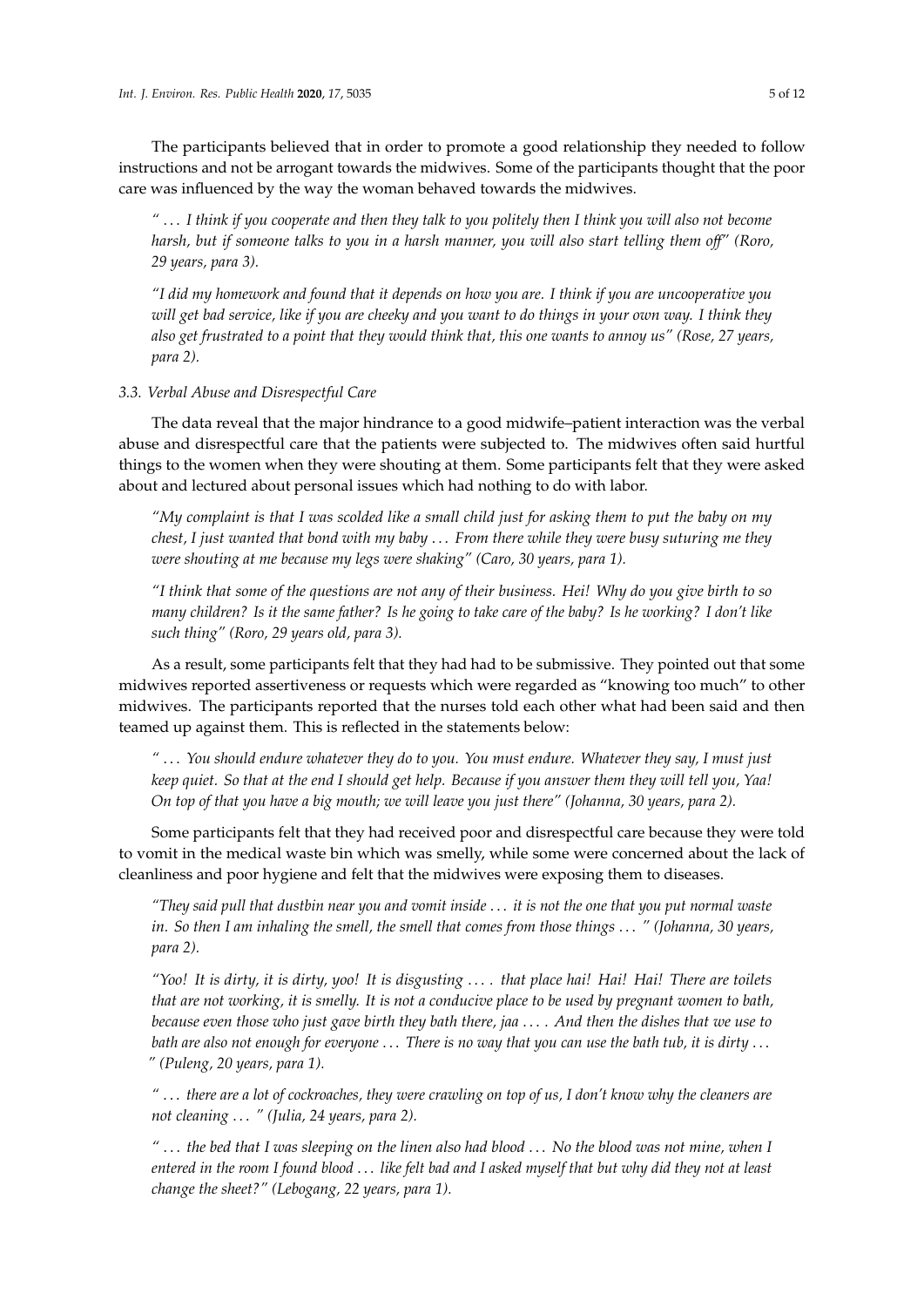#### *3.4. Neglect and Abandonment during Labor*

Most of the participants who were dissatisfied complained about neglect and abandonment. Some were examined only when they arrived and were left in the room alone until they called for help. For some the call for help was ignored until the baby's head was about to be delivered:

*"The baby was just going to come without anyone there. They were at the reception and I was in the room, which was closed with a curtain* . . . *I shouted, I must shout and said nurse! It is not good* . . . *" (Ncinah, 25 years, para 2).*

*"I called them from the chairs* . . . *Immediately after I climb on top of the bed I gave birth, and even then I had to also call them, they were not coming to examine me" (Kgantshi, 24 years, para 2).*

*"* . . . *but the other thing that I think was not right is that they leave us for a long time. They should come and check on us frequently* . . . *" (Roro, 29 years, para 3).*

*"Hai, Ok, but there was this other lady who gave birth on the floor* . . . *So she was coming back from the toilet, then she started screaming saying the baby's head is coming out, Then the nurses went to her, and said hold it. They were supporting her so that she can go to her room, then the baby fell on the ground. That happened In front of the whole group of women" (Otsile, 24 years, para 1).*

*"So after that I pushed and delivered. I told her that* . . . *I am feeling dizzy. From there I did not see what happened. I just found myself on the floor. Then my front tooth broke" (Puleng, 20 years, para 1).*

Some participants complained that the nurses were asleep during the night and, hence, they neglected them. Some longed for the midwife's presence in the labor room because they were afraid of being alone. This is indicated in the statement below:

*"* . . . *when I arrived she showed me the room and then she continued with her sleep. I came in at about twelve at night and then at about half past one my water broke. That is when she came to help me at half past one* . . . *. That is when she examined me, since I came in at twelve* . . . *. If I did not knock on her door, she would not have thought of waking up" (Lebo, 23 years, para 1).*

*".. Not that she should babysit me, just at least so that you can feel that she is next to you* . . . *Why should they sleep for about three to four hours and remember it is at night* . . . *since they checked me at about 12 until at 5 in the morning" (Milly, 28 years, para2).*

The study revealed that some participants who delivered in the hospital were not attended to on arrival. Most of them were told to sit at the entrance of the labor ward, where there are chairs, and to wait to be attended to. Some pointed out that there was a queue that they had to follow to be attended to. Some said they understood that there was a shortage of beds, while others did not understand and were told not to wait. Others said their call for help was met with scolding and they were told to wait their turn, as they had just arrived. This is indicated in the quote below:

*"When I arrived they made me wait there for a long time.* . . . *I arrived at about 6 in the morning and at about 8 o'clock it was when they came to admit me and I had labor pain all along* . . . *They sat me at the benches there, there was nothing happening, they just left me there* . . . *" (Kgantshi, 24 years, para 2).*

*"Yes, you sit at the benches* . . . *when you come in and the beds are full, and you are having labor pain, you must wait for the other to finish first* . . . *" (Maggy, 22 years, para 2).*

Women who were admitted for the induction of labor were also made to sit in a passage near the labor ward, because there were no beds for them. The women said that they were uncomfortable and were made to care for one another.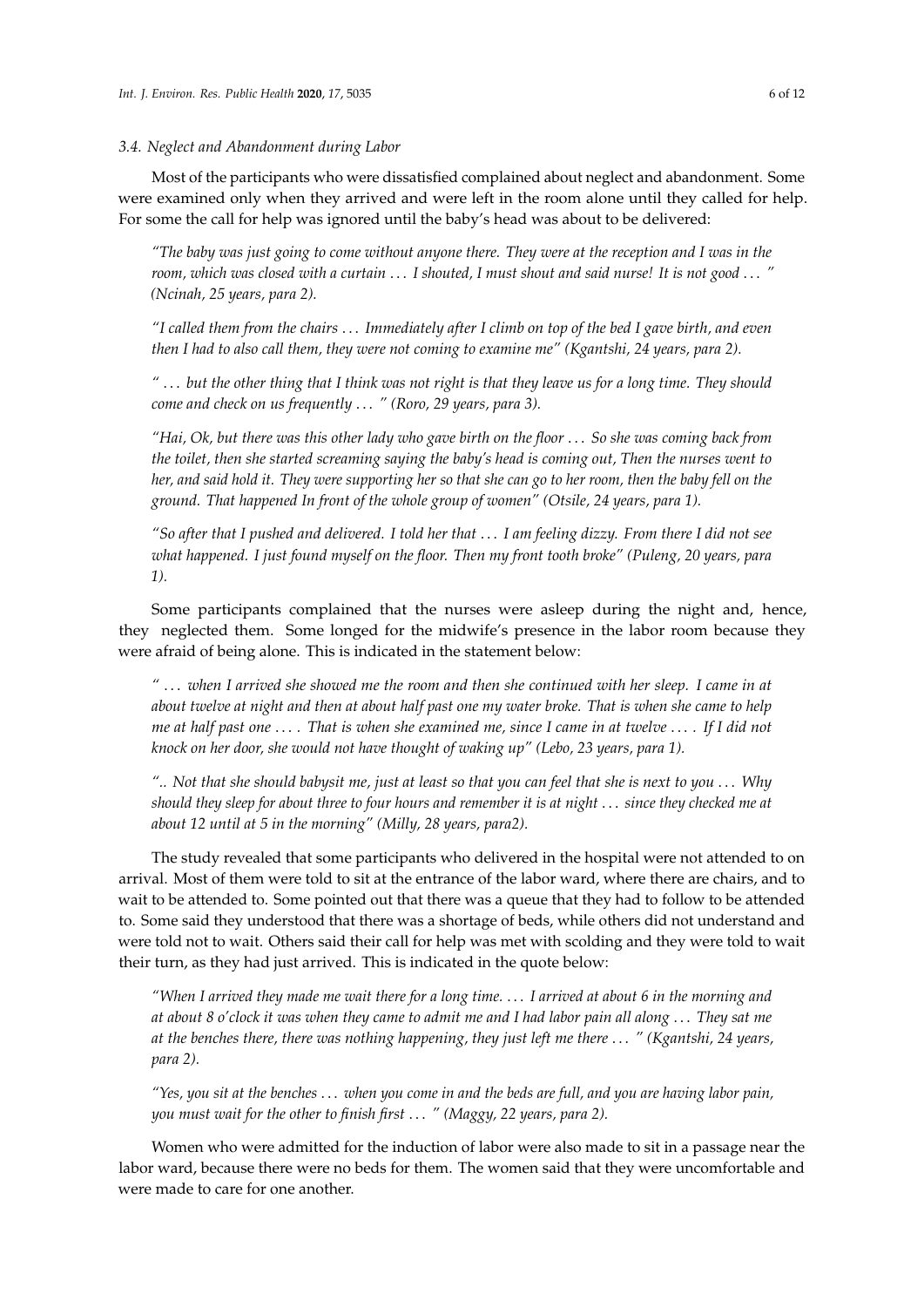*"We were so many on that day, like a lot, so we were sitting in the passage of the labor ward* . . . *That was the only place that had some space, because the labor ward was so full that day* . . . *but when the labor pain started to escalate, I was still at the chairs and it was getting late and I still did not have a bed at all* . . . *" (Otsile, 24 years, para 1).*

#### *3.5. Information Sharing*

The participants in this study stated that they got their information about labor from other women, their families, and previous experiences of labor. Some of the women were not given information about the progress of their labor or found out only after the examination had been done. The procedures were not explained.

*"No, you see those who helped me with my first labor, they were good. They were able to tell me that you are these centimeters dilated, and they would even show me the chart that, you see you get the baby when you are this far* . . . *That gave me the hope that at least the baby is on the way. Can you imagine when someone checks you and after that they don't tell you how far you are, they just say you are fine. So you just don't know what is happening in your process of labor" (Milly, 28 years, para 2).*

*"* . . . *Just to explain to you to show that this is your file. They don't explain that as you are having high blood pressure this is what it means, no they are just busy writing* . . . *and you don't even know what they are writing" (Noma, 27 years, para 2).*

*"They gave me an injection, and they also gave me certain two big pills, but they did not tell me what they were for* . . . *It makes me feel bad* . . . *I asked myself that, is my baby not fine or is there something wrong with me? It would have been better if they explained to me" (Lizzy, 37 years, para 3).*

#### *3.6. Response to Care Received*

The women responded to the care that they received in different ways. The following sub-themes emerged from this theme: Fear and uncertainty, panic and anxiety, and manipulation.

#### *3.7. Fear and Uncertainty*

The women who experienced their labor negatively also experienced feelings of fear and uncertainty. Some felt that delivering at home would have been better. This is reflected in the following quotes:

*"I could not understand. I was afraid. I wished to get out of that bed and run out of the facility and deliver at home* . . . *" (Caro, 30 years, para, 1).*

*"I was afraid, I don't want to lie, because I felt like if I ask her questions, she will answer me in a rude manner because of she will be feeling sleepy* . . . *Maybe I would have lost my baby I don't know..." (Tshego, 23 years, para 2).*

## *3.8. Panic and Anxiety*

A 26-year-old participant who was having her second delivery explained about the psychological effects of the ill treatment that she got when she came for her first delivery. When she was supposed to deliver her second child she was afraid and stayed at home for as long as possible because she expected to find the same negative care in the facility. She thought that it would be better to develop complications at home, and then she would be admitted for that complication, because if it was just labor pains, they took you for granted and forgot you.

*"Here! You are spoiled; your mind is corrupted, yes* . . . *When I had my first baby, eei* . . . *! I was, I was, you know, I ended up seeing things, things which are not there [visual hallucinations] and I also had dreams, I would dream about things, scary things, I could see that I got this from here. I*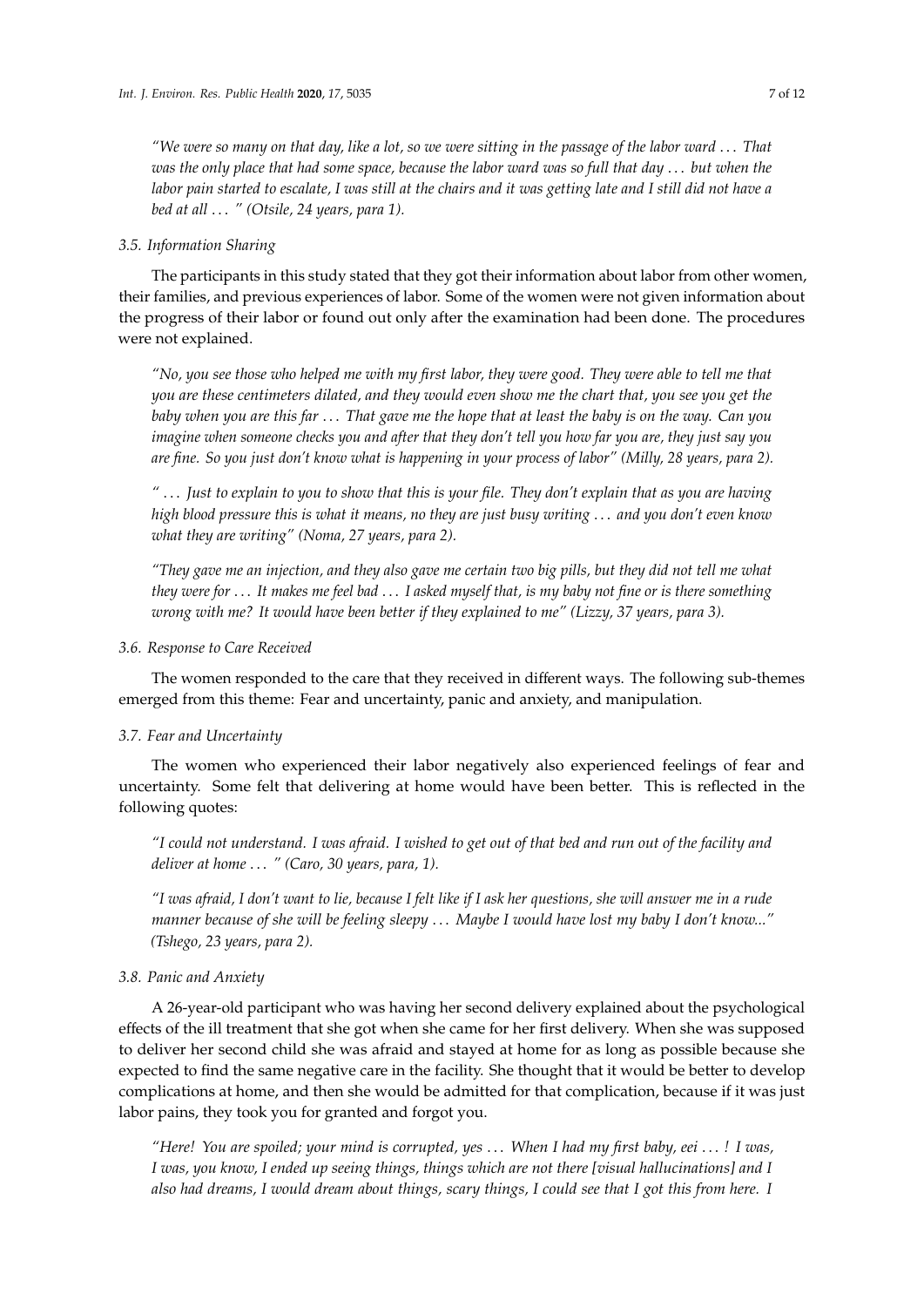*would panic and panic, just to panic without a reason, that when I saw that eeh* . . . *. This hospital!* . . . *" (Noma, 27 years, para 2).*

*"That is why most of the time we resort to staying at home so that labor may progress so that when we come in the labor ward they should find that I am towards the end. They will leave you in there, they won't check you. After a long time they will say to you, you are going for an operation, meanwhile they left you there without being examined" (Noma, 27 years, para 2).*

#### *3.9. Manipulation*

Some participants in the study reported that when they felt that they were not being monitored they would employ tactics that would cause the midwife to attend to them. Some resorted to screaming, pushing, and asking to go to the toilet. This is reflected in the following quotes:

*"No! What I was thinking is that I should push, I think that's when I will get help, because as long as you are sitting there, they are also relaxing* . . . *Yes, because except you calling them, saying can I please go to the toilet, can I please get this and that, they won't come to check you" (Johanna, 30 years, para 2).*

Some women, who were told not to push before time because they were not yet fully dilated, pushed regardless of the midwife's instruction not to push, which indicated a lack of trust in the midwife. This is reflected in the following quotes:

*"* . . . *I was busy pushing, and examined me and said, you should not push anymore your baby is still far. You see? I said Okay* . . . *I felt that the pain was causing me to push, so I pushed and pushed, I called her and she was not coming" (Puleng, 20 years, para 1).*

#### **4. Discussions**

The study explored women's views of and responses to the maternity services rendered during labor and childbirth in maternity units in a semi-rural district in South Africa. The study found that women experienced both good and poor care during labor and childbirth in maternity units in the health district, even though negative experiences far outweighed the positive experiences. Good interaction between the woman and the midwife was important in facilitating a positive experience of labor. Good interpersonal relationships were characterized by respectful communication, the sharing of information about the labor and delivery, and the midwife's being approachable and polite towards the woman. Similarly, previous studies conducted in the same district found that through good communication, the midwife could invite the woman to participate in her care without fear [\[9](#page-10-8)[,13\]](#page-10-10).

Being supportive and attentive to the woman's needs during labor and childbirth made the woman feel cared for. When a woman felt cared for, she asked questions about the progress of the labor and the management plan, which enabled her to follow instructions and cooperate with the midwife. This created a relationship of trust and partnership, where both parties shared the responsibility of managing the process of labor. This is in keeping with previous findings [\[9\]](#page-10-8).

As already said, some women experienced the interaction with the midwives negatively. The poor interaction was reflected in the verbal abuse, lack of patience, neglect, and lack of routine monitoring that the women were subjected to during labor and childbirth. Neglect and abandonment and a lack of routine monitoring leads to delayed care and may result in poor outcomes of labor [\[12\]](#page-10-9). It was found in the current study that women were often examined on admission and then left unattended until the very end of the process. Some gave birth unattended, when their calls for help were unheeded. Similar findings were reported in other studies [\[3,](#page-10-2)[4](#page-10-3)[,8](#page-10-7)[,13,](#page-10-10)[18\]](#page-10-16). One woman gave birth standing up, and the baby fell on the floor, due to a lack of monitoring.

The lack of support and the negative experience of a woman during labor and childbirth damages the trust between the woman and the midwife and impacts on the decision regarding future delivery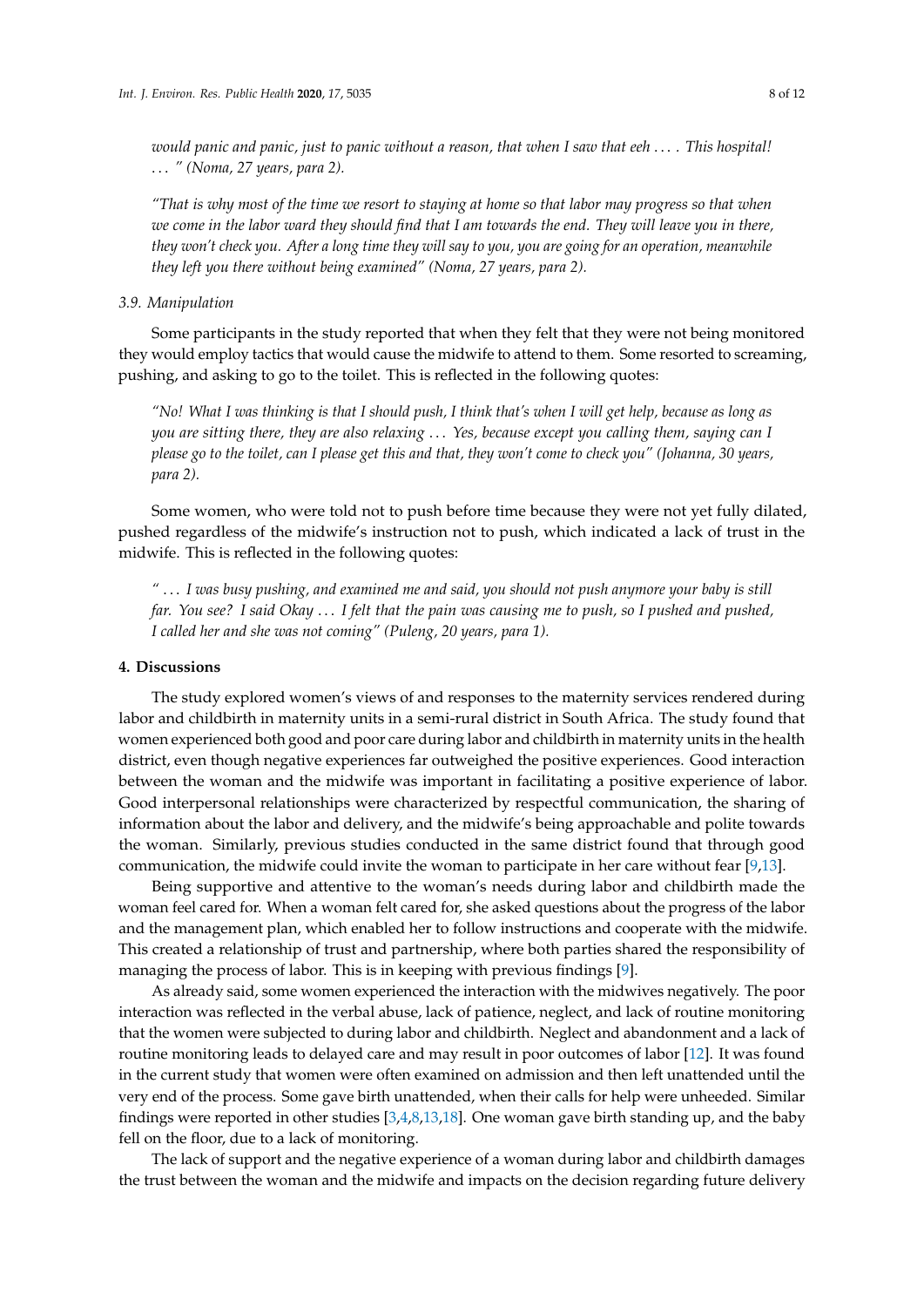in a health facility [\[19–](#page-10-17)[22\]](#page-11-0). In the current study, as in other studies, the participants indicated that they would opt for giving birth at home in the future, where they felt that they would be supported [\[3,](#page-10-2)[4\]](#page-10-3). The study found that some of the neglect and abandonment that the women experienced occurred at night. The women's narratives indicated that the midwives sleep during the night and if they have to wake up to attend to the needs of the women, they would be annoyed, impatient and angry, and shout at the women. These finding are in line with those of previous studies in South Africa and other similar settings [\[3](#page-10-2)[,4](#page-10-3)[,20\]](#page-10-18).

Verbal abuse in the form of shouting and rude remarks was the most prevalent form of D&A. Oosthuizen et al. (2017) also found that midwives constantly shout at the women during labor and childbirth. This verbal abuse caused tension and was a major barrier to communication between the women and the midwives. The current study, like others, found that midwives often say hurtful and judgmental words to their patients to embarrass, ridicule, belittle, and shame them during childbirth. Some women were shouted at for being too young to have a child while others were shouted at about having too many children from different fathers [\[1,](#page-10-0)[8,](#page-10-7)[15\]](#page-10-13).

It was found in this study, as in other studies, that women who experienced disrespectful care and verbal abuse were stressed, anxious, and fearful throughout their experience of labor [\[3,](#page-10-2)[15\]](#page-10-13). The negative and abusive interactions created an uncaring and hostile environment, which was characterized by the women's lack of trust in the midwives during labor and childbirth. A 30-year-old woman delivering her first child indicated that, should she get pregnant again by mistake, she would have an abortion rather than experience another painful and hostile delivery.

In an uncaring and hostile environment, the women were expected to endure the treatment they were subjected to by the midwives. The study found that if they asserted themselves they were victimized and the midwives would "team up against them". Orpin et al. (2018) and Bohren et al. (2015) reported that women's assertive behavior often leads to conflict between the midwife and the woman. In this study, as in previous studies, midwives mistreated women because they were less informed and empowered to do anything given their low level of education, being in a semi-rural area, and being of a low socio-economic status. Furthermore, some of these women had no insight into how to report D&A, if they wished to, while others felt that complaints of D&A were not attended to [\[8,](#page-10-7)[13](#page-10-10)[,23\]](#page-11-1).

Although the women had been taught about the signs of labor during antenatal care (ANC), they were not informed about the process of labor. Yet, they were expected to know what was expected of them and to follow the rules in the labor ward. The few who had information had acquired it from previous experiences of labor and childbirth or from other women. The study found that the information that women shared among themselves was often inaccurate and unsafe. For example, some of the women believed that the hours of labor were determined by how good the midwife was. They responded to the lack of information, the verbal abuse, the hostility, and the neglect from midwives by having a lack of trust, being fearful, and by being uncooperative. Other studies similarly found that women who lacked knowledge were fearful, reluctant to follow instructions, or even refused to permit vaginal examinations [\[1](#page-10-0)[,24\]](#page-11-2).

As reported in previous studies, women feel uncertain, unsafe, and fearful under the care of midwives who do not explain procedures or do not ask for consent before examining them during labor [\[25\]](#page-11-3). The lack of explanations leads to their feelings of detachment from the whole experience, as they simply watch as the midwives take control over everything [\[25,](#page-11-3)[26\]](#page-11-4). One woman gave an account of how fearful she was of the spitefulness and maltreatment that the midwives were capable of giving. This led to the woman experiencing symptoms of postpartum psychosis. Orpin et al. [\[16\]](#page-10-14) describe some of the negative experiences of care that women experience as psychological abuse.

#### *Limitations*

There may have been possible bias on the part of the persons who did the analysis and the interpretation of the data. There were limited data on the characteristics of the heathcare facilities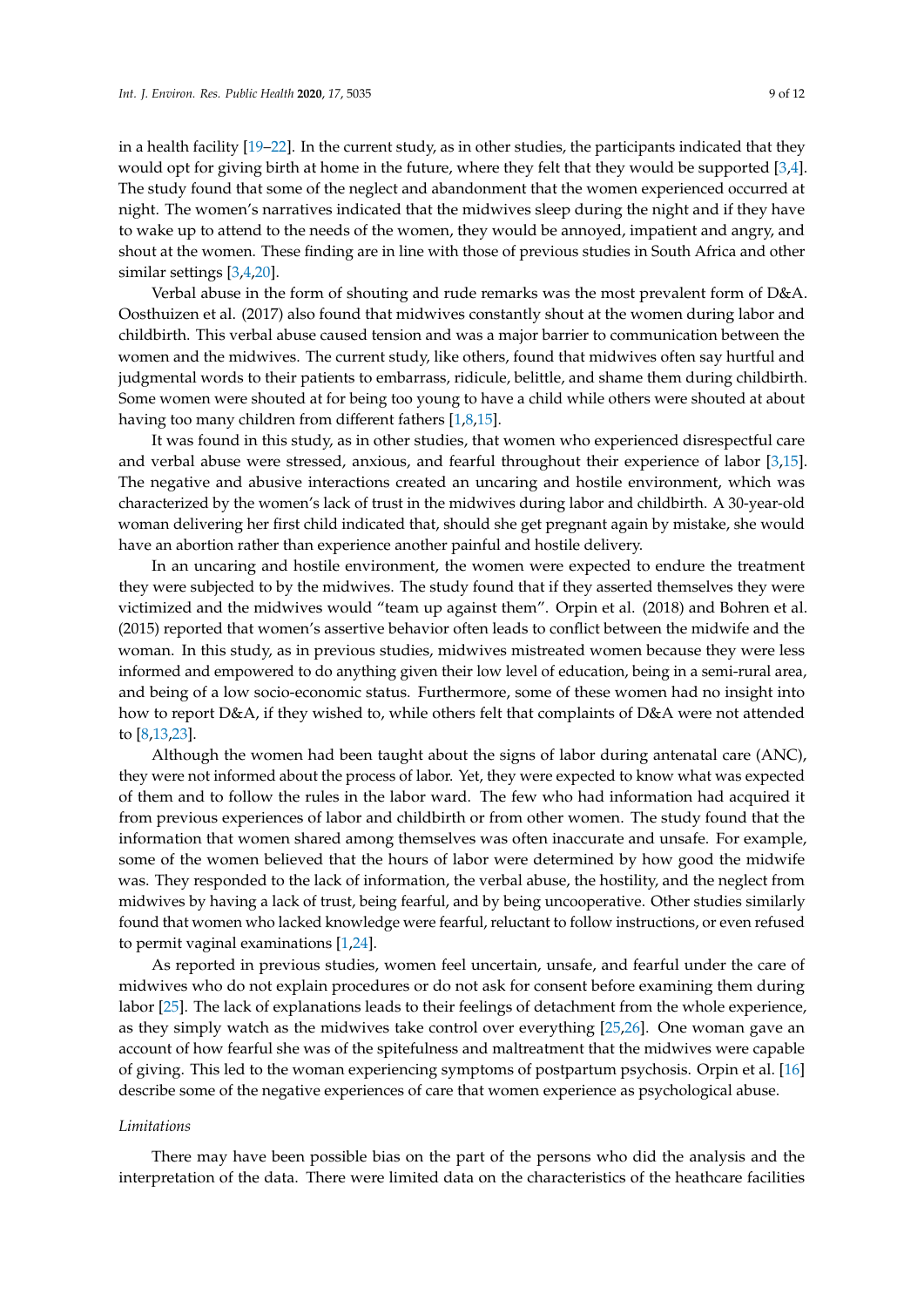and the care providers. However, the strength of the study is that the quality of maternity care was described from the viewpoint of women who experienced it firsthand.

This study was based on face-to-face interviews with 26 women accessing maternity services from the primary healthcare clinics. Hence, the findings cannot generalize for all the clinics and the private sector maternity services. In a qualitative approach, the open-ended nature of the questions in the interview guide can be seen as a limitation. While it encourages discussion of themes of interest for the women being interviewed, some experiences of general interest might have been missed.

#### **5. Conclusions**

Most of the women had negative experiences of the maternity services they received during labor and childbirth. Shouting and rude remarks by midwives caused tension between the midwives and the women and created a major barrier to communication. The abuse and disrespect that the women were subjected to during their labor and childbirth created a hostile and uncaring environment for them. The women felt stressed, fearful, and anxious throughout their labor experience. Of significance is that the hostile environment, neglect, and abandonment led to the women to plan to avoid using state maternity services in future pregnancies. In response to the hostile environment, the women employed manipulative tactics such as pushing the baby before time in the hope of getting attention. The manipulative acts of the women resulted in punitive acts from the midwives, who joined forces against the women, reprimanded them, and ignored them.

The attitudes and behaviors of midwives are the major barrier to communication and the primary driver of disrespect and abuse during labor and childbirth. Therefore, it is imperative that the health districts develop measures to assess and enforce compliance with standards of quality care in maternity, consistent with the Guidelines for Maternity Care in South Africa and other international guidelines such as the better birth initiative strategy of mother- and baby-friendly birthing facilities. This should include the retraining of midwives in the respectful care of women during labor and childbirth, and to facilitate a change in the attitudes.

There is a need to address the poor communication that is prevalent during labor and childbirth. The antenatal classes should include sessions that educate women about the labor process, the procedures that are done during labor, pain management, and what to expect from the midwives. Greater effort should be made towards changing the women's negative attitudes towards facility-based childbirth.

**Author Contributions:** E.Z. conceptualized and designed the study, collected and analysed the data, and wrote the draft manuscript. M.M.M. trained and supervised E.Z. on the designing of the study protocol, data collection, data analysis, and reviewed, finalized and approved the final manuscript as submitted. All authors have read and agreed to the published version of the manuscript.

**Funding:** The study was funded by the first author. Tuition fees were subsidized by the university and the first author funded the data collection activities as she was responsible for travelling and conducting the interviews.

**Acknowledgments:** We acknowledge the Health District and Health Facility Managers who allowed us to access to maternity patients. We also appreciate the maternity patients who volunteered to participate in the study.

**Conflicts of Interest:** The authors declare no conflict of interest associated with this study. There are no personal circumstances or interest that may be perceived as inappropriately influencing the representation or interpretation of reported research results. This self-funded study was purely for purposes of acquiring a Master degree and it was a requirement that the candidate, EZ, who is the first author and a trainee be fully involved in the design of the study; in data collection, analyses or interpretation of data; in the writing of the manuscript, and in the decision to publish the results.

#### **Abbreviations**

D&A: Disrespect and abuse; MOU: Midwife obstetric unit; NCCEND: National Committee on Confidential Enquiries into Maternal Death; NDoH: National Department of Health; SANC: South African Nursing Council.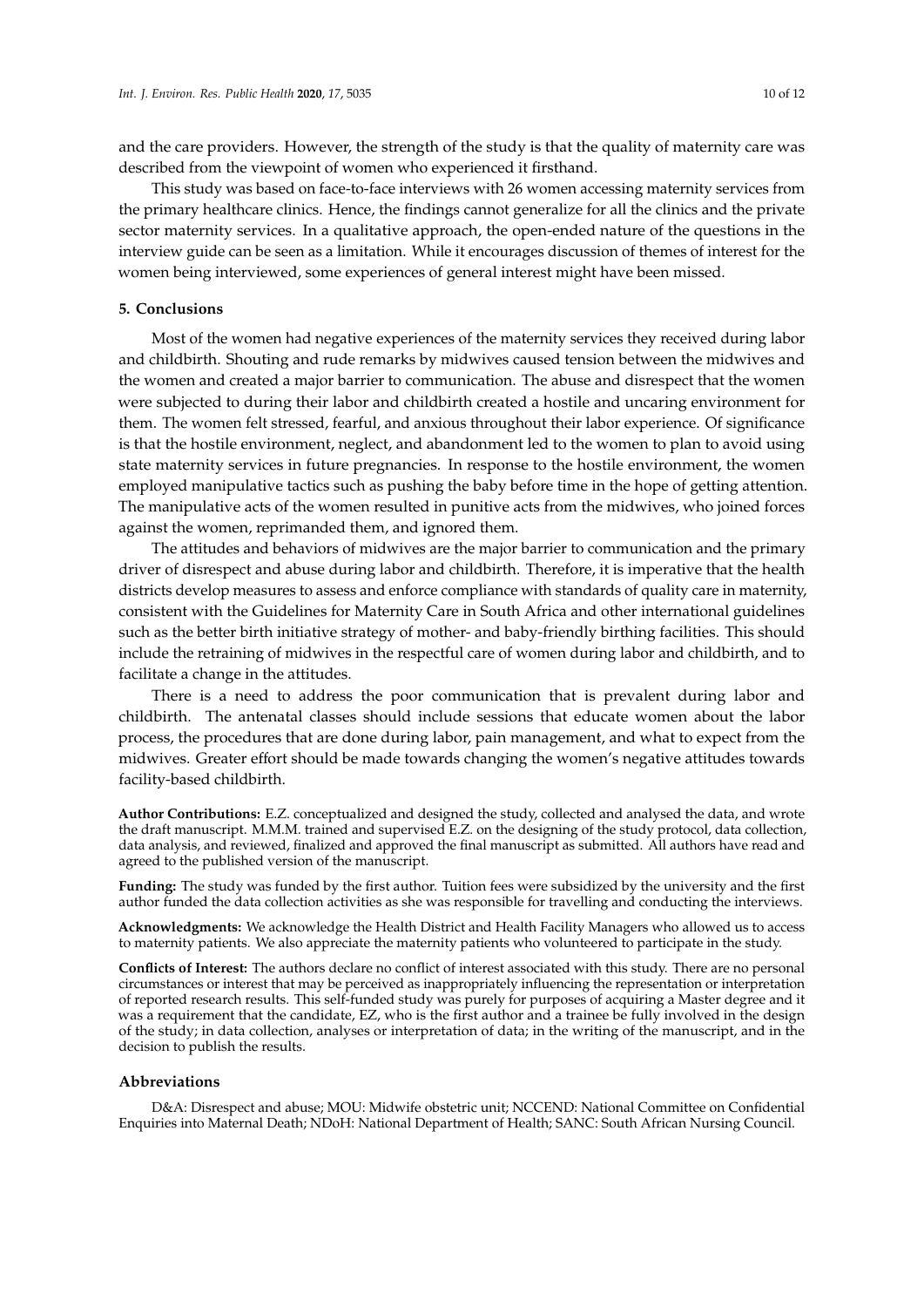## **References**

- <span id="page-10-0"></span>1. Maputle, S.M.; Hiss, D. Midwives' experiences of managing women in labour in the Limpopo Province of South Africa. *Curationis* **2010**, *33*, 5–14. [\[CrossRef\]](http://dx.doi.org/10.4102/curationis.v33i3.2)
- <span id="page-10-1"></span>2. ten Hoope-Bender, P.; de Bernis, L.; Campbell, J.; Downe, S.; Fauveau, V.; Fogstad, H.; Homer, C.S.; Kennedy, H.P.; Matthews, Z.; McFadden, A. Improvement of maternal and newborn health through midwifery. *Lancet* **2014**, *384*, 1226–1235. [\[CrossRef\]](http://dx.doi.org/10.1016/S0140-6736(14)60930-2)
- <span id="page-10-2"></span>3. Chadwick, R.J.; Cooper, D.; Harries, J. Narratives of distress about birth in South African public maternity settings: A qualitative study. *Midwifery* **2014**, *30*, 862–868. [\[CrossRef\]](http://dx.doi.org/10.1016/j.midw.2013.12.014) [\[PubMed\]](http://www.ncbi.nlm.nih.gov/pubmed/24456659)
- <span id="page-10-3"></span>4. McMahon, S.A.; George, A.S.; Chebet, J.J.; Mosha, I.H.; Mpembeni, R.N.; Winch, P.J. Experiences of and responses to disrespectful maternity care and abuse during childbirth; a qualitative study with women and men in Morogoro Region, Tanzania. *BMC Pregnancy Childbirth* **2014**, *14*, 268. [\[CrossRef\]](http://dx.doi.org/10.1186/1471-2393-14-268) [\[PubMed\]](http://www.ncbi.nlm.nih.gov/pubmed/25112432)
- <span id="page-10-4"></span>5. World Health Organization. *The Prevention and Elimination of Disrespect and Abuse during Facility-Based Childbirth*; World Health Organization: Geneva, Switzerland, 2015; pp. 201–210.
- <span id="page-10-5"></span>6. National Committee on Confidential Enquiries into Maternal Deaths. *Saving Mothers 2014-2016: Seventh Triennial Report on Confidential Enquiries into Maternal Deaths in South Africa: Executive Summary*; National Department of Health: Pretoria, South Africa, 2018.
- <span id="page-10-6"></span>7. Pickles, C. Eliminating abusive 'care': A criminal law response to obstetric violence in South Africa. *S. Afr. Crime Q.* **2015**, *54*, 5–16. [\[CrossRef\]](http://dx.doi.org/10.4314/sacq.v54i1.1)
- <span id="page-10-7"></span>8. Bohren, M.A.; Vogel, J.P.; Hunter, E.C.; Lutsiv, O.; Makh, S.K.; Souza, J.P.; Aguiar, C.; Coneglian, F.S.; Diniz, A.L.A.; Tunçalp, Ö. The mistreatment of women during childbirth in health facilities globally: A mixed-methods systematic review. *PLoS Med.* **2015**, *12*, e1001847. [\[CrossRef\]](http://dx.doi.org/10.1371/journal.pmed.1001847)
- <span id="page-10-8"></span>9. Sengane, M. Mothers' expectations of midwives' care during labour in a public hospital in Gauteng. *Curationis* **2013**, *36*, 1–9. [\[CrossRef\]](http://dx.doi.org/10.4102/curationis.v36i1.320)
- <span id="page-10-12"></span>10. Miltenburg, A.S.; Lambermon, F.; Hamelink, C.; Meguid, T. Maternity care and Human Rights: What do women think? *BMC Int. Health Hum. Rights* **2016**, *16*, 17. [\[CrossRef\]](http://dx.doi.org/10.1186/s12914-016-0091-1)
- 11. Renfrew, M.J.; McFadden, A.; Bastos, M.H.; Campbell, J.; Channon, A.A.; Cheung, N.F.; Silva, D.R.A.D.; Downe, S.; Kennedy, H.P.; Malata, A. Midwifery and quality care: Findings from a new evidence-informed framework for maternal and newborn care. *Lancet* **2014**, *384*, 1129–1145. [\[CrossRef\]](http://dx.doi.org/10.1016/S0140-6736(14)60789-3)
- <span id="page-10-9"></span>12. Rosen, H.E.; Lynam, P.F.; Carr, C.; Reis, V.; Ricca, J.; Bazant, E.S.; Bartlett, L.A. Direct observation of respectful maternity care in five countries: A cross-sectional study of health facilities in East and Southern Africa. *BMC Pregnancy Childbirth* **2015**, *15*, 306. [\[CrossRef\]](http://dx.doi.org/10.1186/s12884-015-0728-4)
- <span id="page-10-10"></span>13. Oosthuizen, S.J.; Bergh, A.-M.; Pattinson, R.C.; Grimbeek, J. It does matter where you come from: Mothers' experiences of childbirth in midwife obstetric units, Tshwane, South Africa. *Reprod. Health* **2017**, *14*, 151. [\[CrossRef\]](http://dx.doi.org/10.1186/s12978-017-0411-5) [\[PubMed\]](http://www.ncbi.nlm.nih.gov/pubmed/29145897)
- <span id="page-10-11"></span>14. National Department of Health. *Guidelines for Maternity Care in South Africa: A Manual for Clinics, Community Health Care Centres and District Hospitals*; National Committee on Confidential Enquiries into Maternal Deaths: Pretoria, South Africa, 2018.
- <span id="page-10-13"></span>15. Orpin, J.; Puthussery, S.; Davidson, R.; Burden, B. Women's experiences of disrespect and abuse in maternity care facilities in Benue State, Nigeria. *BMC Pregnancy Childbirth* **2018**, *18*, 213. [\[CrossRef\]](http://dx.doi.org/10.1186/s12884-018-1847-5) [\[PubMed\]](http://www.ncbi.nlm.nih.gov/pubmed/29879944)
- <span id="page-10-14"></span>16. Shimoda, K.; Horiuchi, S.; Leshabari, S.; Shimpuku, Y. Midwives' respect and disrespect of women during facility-based childbirth in urban Tanzania: A qualitative study. *Reprod. Health* **2018**, *15*, 8. [\[CrossRef\]](http://dx.doi.org/10.1186/s12978-017-0447-6) [\[PubMed\]](http://www.ncbi.nlm.nih.gov/pubmed/29321051)
- <span id="page-10-15"></span>17. Brink, H.; Van der Walt, C.; Van Rensburg, G. *Fundamentals of Research Methodology for Health Care Professionals*; Juta and Company Ltd.: Cape Town, South Africa, 2012.
- <span id="page-10-16"></span>18. Guest, G.; Namey, E.; Taylor, J.; Eley, N.; McKenna, K. Comparing focus groups and individual interviews: Findings from a randomized study. *Int. J. Soc. Res. Methodol.* **2017**, *20*, 693–708. [\[CrossRef\]](http://dx.doi.org/10.1080/13645579.2017.1281601)
- <span id="page-10-17"></span>19. Freedman, L.P.; Ramsey, K.; Abuya, T.; Bellows, B.; Ndwiga, C.; Warren, C.E.; Kujawski, S.; Moyo, W.; Kruk, M.E.; Mbaruku, G. Defining disrespect and abuse of women in childbirth: A research, policy and rights agenda. *Bull. World Health Organ.* **2014**, *92*, 915–917. [\[CrossRef\]](http://dx.doi.org/10.2471/BLT.14.137869)
- <span id="page-10-18"></span>20. King, R.; Jackson, R.; Dietsch, E.; Hailemariam, A. Barriers and facilitators to accessing skilled birth attendants in Afar region, Ethiopia. *Midwifery* **2015**, *31*, 540–546. [\[CrossRef\]](http://dx.doi.org/10.1016/j.midw.2015.02.004)